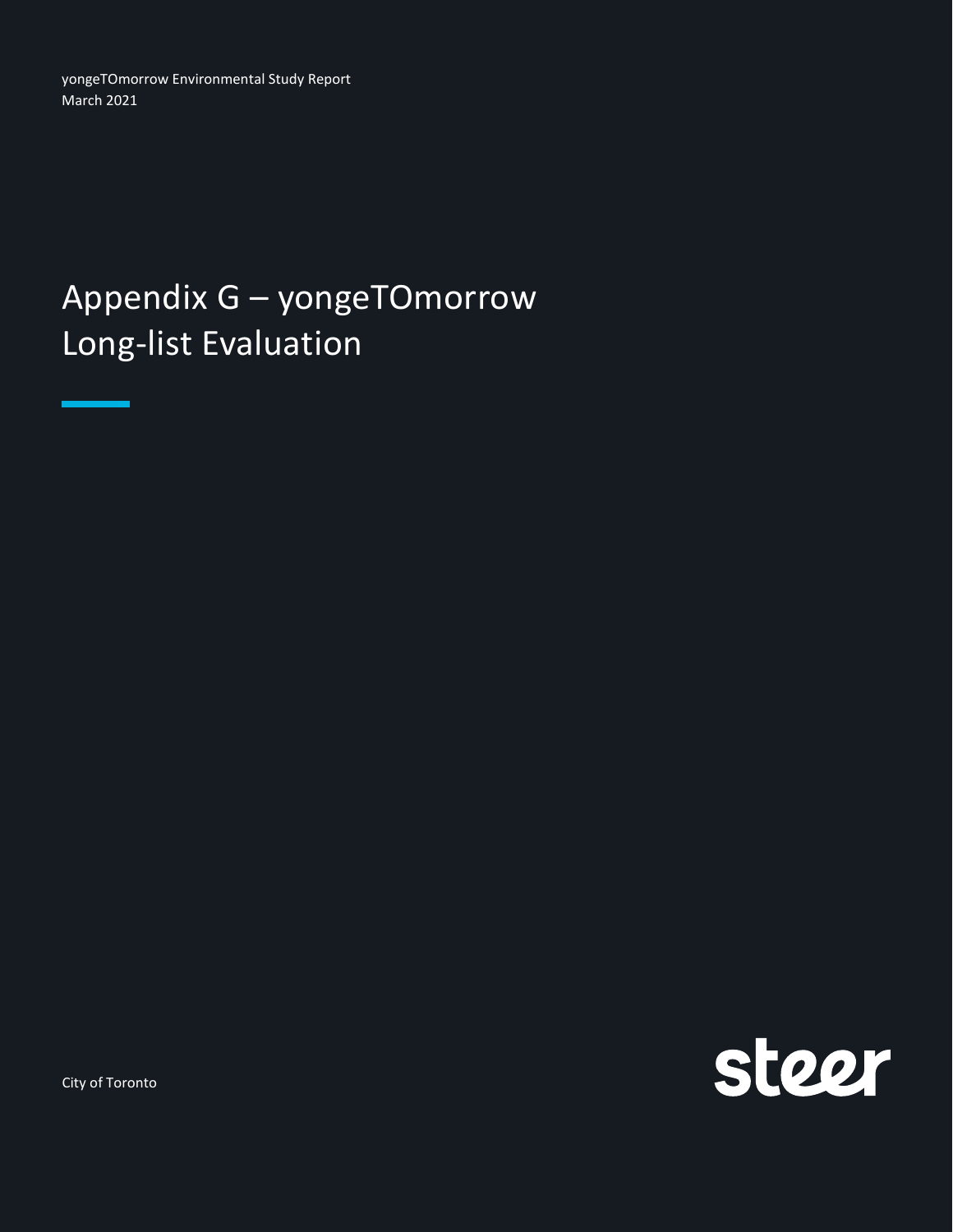

## **Yonge Street EA Appendix - Long List Evaluation**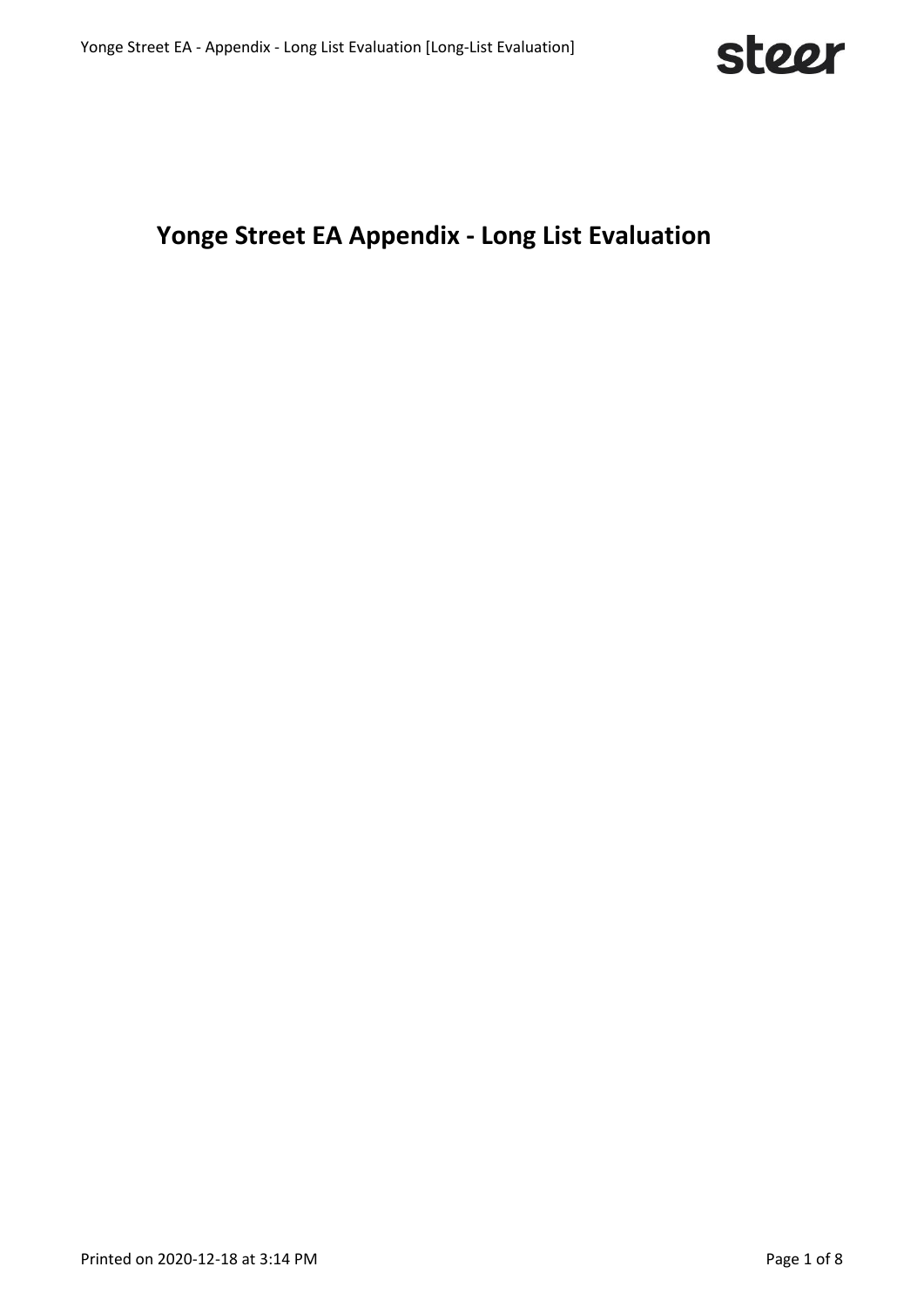| Long List Evaluation |                                                       |                                     |                                                                                                                                                                                        |                                                                                                                                                                                                 |                                                                          |                                                                                                                                                                |  |  |  |
|----------------------|-------------------------------------------------------|-------------------------------------|----------------------------------------------------------------------------------------------------------------------------------------------------------------------------------------|-------------------------------------------------------------------------------------------------------------------------------------------------------------------------------------------------|--------------------------------------------------------------------------|----------------------------------------------------------------------------------------------------------------------------------------------------------------|--|--|--|
| Objective            | Criteria No. Criteria                                 |                                     | <b>Description</b>                                                                                                                                                                     | <b>Existing Baseline</b>                                                                                                                                                                        |                                                                          | <b>Future Baseline (Do Nothing)</b>                                                                                                                            |  |  |  |
|                      | M1                                                    | Pedestrian Movement                 | Provides the opportunity to significantly improve pedestrian<br>movement by adding space for movement both along and across<br>Yonge Street to accommodate growing pedestrian volumes. | With current pedestrian volumes many sections of sidewalk<br>are overcrowded, movement is restricted both along and<br>across Yonge Street and conditions are uncomfortable for<br>pedestrians. |                                                                          | No improvements to support pedestrian movement.                                                                                                                |  |  |  |
|                      | M <sub>2</sub>                                        | <b>Cycling Movement</b>             | Provides a major north-south connection through downtown and No cycling facility on Yonge Street. Narrow curb lanes. 4<br>improves the experience for cyclists on Yonge Street.        | lanes of traffic.                                                                                                                                                                               | No improvement in cycling connectivity or experience on<br>Yonge Street. |                                                                                                                                                                |  |  |  |
|                      | Mobility<br>M <sub>3</sub><br><b>Traffic Movement</b> |                                     | Provides suitable vehicle access to support business operation,<br>tourism and servicing of neighbourhood.                                                                             | Currently Yonge Street has 4 lanes of traffic and low car<br>volumes providing a high level of service.                                                                                         |                                                                          | No change maintains high level of vehicular service.                                                                                                           |  |  |  |
|                      | M4                                                    | <b>Transit Movement</b>             | Supports efficient operation of bus and streetcars routes<br>identified by TTC to meet ridership demand and allows<br>streetscape improvements to surface transit stops and transfers. | 4 lane cross section allows ample capacity and flexibility for<br>buses operating on Yonge Street. Insufficient sidewalk<br>capacity at stops and transfers slows operations.                   |                                                                          | Maintains capacity for buses and streetcars operating on<br>and off Yonge Street. Little opportunity to improve bus and<br>streetcar stops or transfer points. |  |  |  |
|                      | L1                                                    | Streetscape and Public Realm        | Provides the opportunity to significantly improve pedestrian<br>experience with a unified streetscape and public realm which does<br>not impact pedestrian movement.                   | Quality of streetscape and public realm poor due to lack of<br>space for amenities.                                                                                                             |                                                                          | No change to streetscape and public realm.                                                                                                                     |  |  |  |
| Liveability          | L2                                                    | Street Activity / Local Programming | Supports Yonge Street's role as a cultural corridor by improving<br>the streets ability to easily host local programming, events,<br>festivals and parades on a regular basis.         | Road closures required to facilitate events and<br>programming.                                                                                                                                 |                                                                          | No change in the ability of Yonge St to accommodate<br>programming and events.                                                                                 |  |  |  |
|                      | L <sub>3</sub>                                        | <b>Public Safety</b>                | Protects and accommodates pedestrians and cyclists by reducing<br>driving speeds and mode conflicts.                                                                                   | Road capacity allows vehicle travel at speed. Narrow<br>sidewalks and lack of cycling infrastructure do not<br>adequately protect or accommodate vulnerable road users.                         | Х                                                                        | No change in protection and accommodation for vulnerable<br>road users.                                                                                        |  |  |  |
|                      | P1                                                    | <b>Street Economic Activity</b>     | Supports Yonge Street's role as a priority retail street by adding<br>space for patios and vending and providing a streetscape which<br>fosters retails vitality.                      | Insufficient space to support retail activity like patios.<br>Streetscape does not support Yonge Street as a destination<br>to experience.                                                      |                                                                          | No additional space provided for patios or streetscape.                                                                                                        |  |  |  |
| Prosperity           | P <sub>2</sub>                                        | <b>Cost Effectiveness</b>           | Improves Yonge Street in a cost effective manner.                                                                                                                                      | Leaving the street as-is requires no financial investment.<br>However, ageing infrastructure requires replacement in the<br>coming years regardless.                                            |                                                                          | $\blacksquare$ N/A at long-list stage.                                                                                                                         |  |  |  |
|                      | P <sub>3</sub>                                        | Curbside Activity                   | Provides adequate access and service coverage for ride hailing,<br>goods movement and municipal services to support business and<br>tourism.                                           | 4 vehicular lanes allow by-passing of curbside activity.<br>Currently Yonge Street has various bylaws prohibiting<br>stopping in the curb lane.                                                 |                                                                          | No change in access for curbside activity.                                                                                                                     |  |  |  |
|                      | S1                                                    | Natural Environment                 | Supports a healthier and more resilient streetscape by providing<br>opportunities for tree planting.                                                                                   | Insufficient space to support tree planting.                                                                                                                                                    |                                                                          | No change space to support tree planting.                                                                                                                      |  |  |  |
| Sustainability       | <b>S2</b>                                             | Flexibility and Innovation          | Provides flexible and adaptable street design that can respond to<br>changing demands and uses.                                                                                        | Lane closures required to accommodate changes in use or<br>growth.                                                                                                                              |                                                                          | No improvement to adaptability of Yonge Street.                                                                                                                |  |  |  |
|                      | S <sub>3</sub>                                        | Health & Wellbeing                  | Encourages walking, cycling and transit use for all ages and<br>abilities by providing safe, convenient and attractive facilities.                                                     | Poor facilities for walking and cycling.                                                                                                                                                        |                                                                          | No change in active transportation facilities.                                                                                                                 |  |  |  |
| Conclusions          |                                                       |                                     |                                                                                                                                                                                        | Does not carry forward.                                                                                                                                                                         |                                                                          | Does not carry forward.                                                                                                                                        |  |  |  |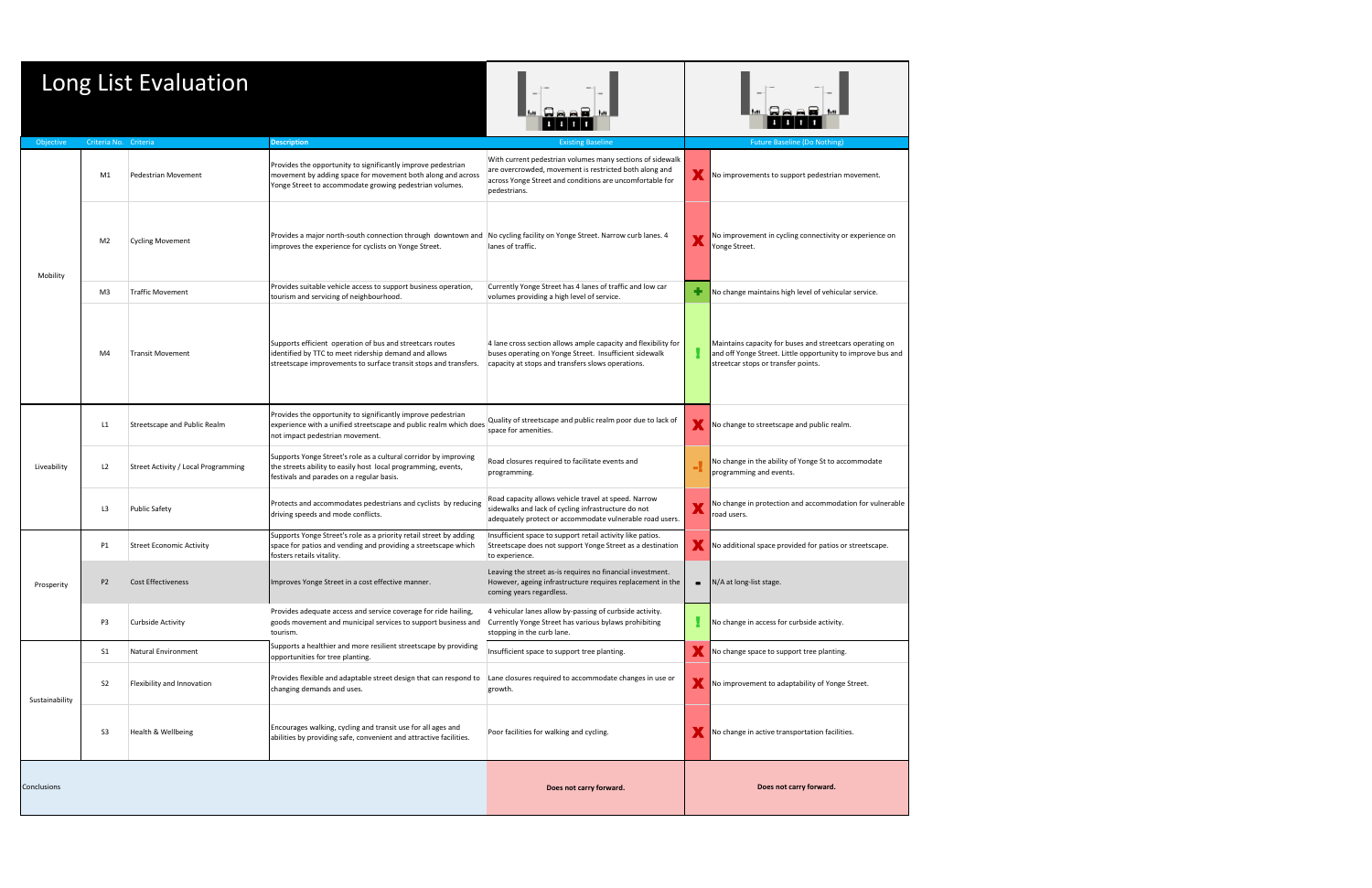| Long List Evaluation |                                              |                                                                                                                                                                                        | <u>Im Baash.</u>                                                                                                                                                                                |    |                                                                                                                                                           |        |                                                                                                                                                         |
|----------------------|----------------------------------------------|----------------------------------------------------------------------------------------------------------------------------------------------------------------------------------------|-------------------------------------------------------------------------------------------------------------------------------------------------------------------------------------------------|----|-----------------------------------------------------------------------------------------------------------------------------------------------------------|--------|---------------------------------------------------------------------------------------------------------------------------------------------------------|
| Objective            | Criteria No. Criteria                        | <b>Description</b>                                                                                                                                                                     | <b>Existing Baseline</b>                                                                                                                                                                        |    | Car Free (A)                                                                                                                                              |        | Car Free (B)                                                                                                                                            |
|                      | M1<br>Pedestrian Movement                    | Provides the opportunity to significantly improve pedestrian<br>movement by adding space for movement both along and across<br>Yonge Street to accommodate growing pedestrian volumes. | With current pedestrian volumes many sections of sidewalk<br>are overcrowded, movement is restricted both along and<br>across Yonge Street and conditions are uncomfortable for<br>pedestrians. |    | Significantly increases space for pedestrian movement along<br>and across Yonge Street without conflict.                                                  |        | Significant potential increase in space for pedestria<br>movement along Yonge Street, but presents conflic<br>pedestrians to move across Yonge Street.  |
| Mobility             | <b>Cycling Movement</b><br>M2                | Provides a major north-south connection through downtown and   No cycling facility on Yonge Street. Narrow curb lanes. 4<br>improves the experience for cyclists on Yonge Street.      | lanes of traffic.                                                                                                                                                                               |    | North south connection provided on parallel street.<br>Improved experience for cycling at low speeds on Yonge.                                            |        | Provides a north south downtown connection and i<br>the cycling experience on Yonge Street. Potential fo<br>conflicts between cyclists and pedestrians. |
|                      | <b>Traffic Movement</b><br>M3                | Provides suitable vehicle access to support business operation,<br>tourism and servicing of neighbourhood.                                                                             | Currently Yonge Street has 4 lanes of traffic and low car<br>volumes providing a high level of service.                                                                                         |    | Driving access on Yonge Street restricted by time of day.                                                                                                 |        | Driving access on Yonge street restricted.                                                                                                              |
|                      | M4<br><b>Transit Movement</b>                | Supports efficient operation of bus and streetcars routes<br>identified by TTC to meet ridership demand and allows<br>streetscape improvements to surface transit stops and transfers. | 4 lane cross section allows ample capacity and flexibility for<br>buses operating on Yonge Street. Insufficient sidewalk<br>capacity at stops and transfers slows operations.                   |    | Accommodates night bus service on Yonge Street. May<br>impact efficiency on nearby surface routes. Significant<br>opportunity to improve transfer points. |        | Does not accommodate night bus service on Yonge<br>Efficiency on nearby routes may be impacted from<br>diversions.                                      |
|                      | L1<br>Streetscape and Public Realm           | Provides the opportunity to significantly improve pedestrian<br>experience with a unified streetscape and public realm which does<br>not impact pedestrian movement.                   | Quality of streetscape and public realm poor due to lack of<br>space for amenities.                                                                                                             |    | Significant opportunity to improve the public realm.                                                                                                      | ÷      | Significant space to improve the public realm.                                                                                                          |
| Liveability          | L2<br>Street Activity / Local Programming    | Supports Yonge Street's role as a cultural corridor by improving<br>the streets ability to easily host local programming, events,<br>festivals and parades on a regular basis.         | Road closures required to facilitate events and<br>programming.                                                                                                                                 |    | Significant opportunity to accommodate programming and<br>events.                                                                                         |        | Narrow central area. Events and programming will<br>with cycling facility. Limited flexibility for event.                                               |
|                      | L3<br><b>Public Safety</b>                   | Protects and accommodates pedestrians and cyclists by reducing<br>driving speeds and mode conflicts.                                                                                   | Road capacity allows vehicle travel at speed. Narrow<br>sidewalks and lack of cycling infrastructure do not<br>adequately protect or accommodate vulnerable road users.                         | ÷  | High level of protection for vulnerable road users. Some<br>potential for conflict between pedestrians and cyclists.                                      |        | High level of protection for vulnerable road users. I<br>potential for conflict between pedestrians and cycl                                            |
|                      | <b>Street Economic Activity</b><br>P1        | Supports Yonge Street's role as a priority retail street by adding<br>space for patios and vending and providing a streetscape which<br>fosters retails vitality.                      | Insufficient space to support retail activity like patios.<br>Streetscape does not support Yonge Street as a destination<br>to experience.                                                      |    | Provides significant space for patios and streetscape to<br>support retail and tourism.                                                                   |        | Provides significant space for patios and streetscap<br>support retail and tourism.                                                                     |
| Prosperity           | P <sub>2</sub><br><b>Cost Effectiveness</b>  | Improves Yonge Street in a cost effective manner.                                                                                                                                      | Leaving the street as-is requires no financial investment.<br>However, ageing infrastructure requires replacement in the<br>coming years regardless.                                            |    | $\blacksquare$ N/A at long-list stage.                                                                                                                    | $\sim$ | N/A at long-list stage.                                                                                                                                 |
|                      | P3<br><b>Curbside Activity</b>               | Provides adequate access and service coverage for ride hailing,<br>goods movement and municipal services to support business and<br>tourism.                                           | 4 vehicular lanes allow by-passing of curbside activity.<br>Currently Yonge Street has various bylaws prohibiting<br>stopping in the curb lane.                                                 |    | $\blacksquare$ Curbside activity restricted by time of day.                                                                                               |        | Curbside activity restricted by direction and may in<br>with cycling facility.                                                                          |
|                      | S1<br><b>Natural Environment</b>             | Supports a healthier and more resilient streetscape by providing<br>opportunities for tree planting.                                                                                   | Insufficient space to support tree planting.                                                                                                                                                    | ٠  | Provides significant space to support tree planting.                                                                                                      | ٠      | Provides significant space to support tree planting.                                                                                                    |
| Sustainability       | S <sub>2</sub><br>Flexibility and Innovation | Provides flexible and adaptable street design that can respond to<br>changing demands and uses.                                                                                        | Lane closures required to accommodate changes in use or<br>growth.                                                                                                                              |    | Highest degree of flexibility for changes in use and future<br>growth.                                                                                    |        | Dedicated cycling facility limits flexibility of street                                                                                                 |
|                      | S <sub>3</sub><br>Health & Wellbeing         | Encourages walking, cycling and transit use for all ages and<br>abilities by providing safe, convenient and attractive facilities.                                                     | Poor facilities for walking and cycling.                                                                                                                                                        | ÷. | Facilities strongly support active modes and transit usage.                                                                                               |        | Facilities strongly support active modes, but does n<br>support surface transit operation.                                                              |
| Conclusions          |                                              |                                                                                                                                                                                        | Does not carry forward.                                                                                                                                                                         |    | Carries forward.                                                                                                                                          |        | Does not carry forward.                                                                                                                                 |

| $*$ $\sqrt{2}$ $\sqrt{2}$<br>卿波                                                                                                                                 |
|-----------------------------------------------------------------------------------------------------------------------------------------------------------------|
| Car Free (B)                                                                                                                                                    |
| Significant potential increase in space for pedestrian<br>movement along Yonge Street, but presents conflicts for<br>pedestrians to move across Yonge Street.   |
| Provides a north south downtown connection and improves<br>the cycling experience on Yonge Street. Potential for<br>conflicts between cyclists and pedestrians. |
| Driving access on Yonge street restricted.                                                                                                                      |
| Does not accommodate night bus service on Yonge Street.<br>Efficiency on nearby routes may be impacted from traffic<br>diversions.                              |
| Significant space to improve the public realm.                                                                                                                  |
| Narrow central area. Events and programming will interfere<br>with cycling facility. Limited flexibility for event.                                             |
| High level of protection for vulnerable road users. High<br>potential for conflict between pedestrians and cyclists.                                            |
| Provides significant space for patios and streetscape to<br>support retail and tourism.                                                                         |
| N/A at long-list stage.                                                                                                                                         |
| Curbside activity restricted by direction and may interfere<br>with cycling facility.                                                                           |
| Provides significant space to support tree planting.                                                                                                            |
| Dedicated cycling facility limits flexibility of street.                                                                                                        |
| Facilities strongly support active modes, but does not<br>support surface transit operation.                                                                    |
| Does not carry forward.                                                                                                                                         |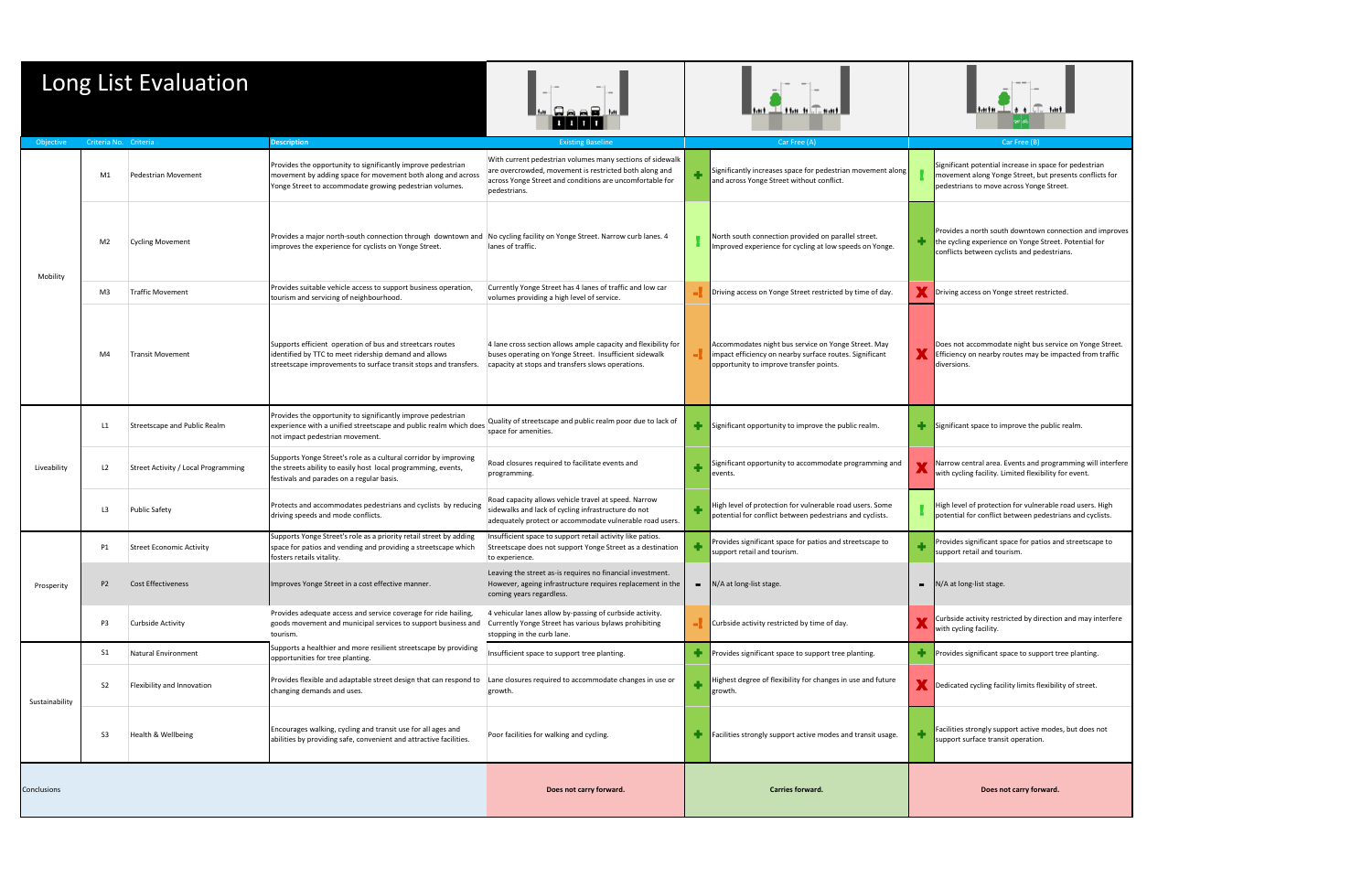| Long List Evaluation |                       |                                     | $B$ aaa $\frac{1}{2}$                                                                                                                                                                  |                                                                                                                                                                                                 | $\overline{\mathbb{H}}$ : $\overline{\mathbb{H}}$ |                                                                                                                                                            | 1 <b>8 8 8 9 1 1 1 1 1 1</b> |                                                                                                                                                            |  |
|----------------------|-----------------------|-------------------------------------|----------------------------------------------------------------------------------------------------------------------------------------------------------------------------------------|-------------------------------------------------------------------------------------------------------------------------------------------------------------------------------------------------|---------------------------------------------------|------------------------------------------------------------------------------------------------------------------------------------------------------------|------------------------------|------------------------------------------------------------------------------------------------------------------------------------------------------------|--|
| Objective            | Criteria No. Criteria |                                     | <b>Description</b>                                                                                                                                                                     | <b>Existing Baseline</b>                                                                                                                                                                        |                                                   | One Driving Lane (A)                                                                                                                                       |                              | One Driving Lane (B)                                                                                                                                       |  |
|                      | M1                    | Pedestrian Movement                 | Provides the opportunity to significantly improve pedestrian<br>movement by adding space for movement both along and across<br>Yonge Street to accommodate growing pedestrian volumes. | With current pedestrian volumes many sections of sidewalk<br>are overcrowded, movement is restricted both along and<br>across Yonge Street and conditions are uncomfortable for<br>pedestrians. |                                                   | Moderate potential increase in pedestrian space for<br>movement along Yonge Street, but presents conflicts for<br>pedestrians to move across Yonge Street. |                              | Moderate potential increase in pedestrian space for<br>movement along Yonge Street, but presents conflicts for<br>pedestrians to move across Yonge Street. |  |
|                      | M <sub>2</sub>        | <b>Cycling Movement</b>             | Provides a major north-south connection through downtown and No cycling facility on Yonge Street. Narrow curb lanes. 4<br>improves the experience for cyclists on Yonge Street.        | lanes of traffic.                                                                                                                                                                               |                                                   | Provides a north south downtown connection and improves<br>the cycling experience on Yonge Street. Potential for<br>conflicts between all modes.           |                              | Provides a north south downtown connection and improves<br>the cycling experience on Yonge Street. Potential for<br>conflicts between all modes.           |  |
| Mobility             | M3                    | <b>Traffic Movement</b>             | Provides suitable vehicle access to support business operation,<br>tourism and servicing of neighbourhood.                                                                             | Currently Yonge Street has 4 lanes of traffic and low car<br>volumes providing a high level of service.                                                                                         |                                                   | Driving access on Yonge Street restricted by direction and<br>time of day.                                                                                 |                              | Driving access on Yonge Street restricted by direction and<br>time of day.                                                                                 |  |
|                      | M4                    | <b>Transit Movement</b>             | Supports efficient operation of bus and streetcars routes<br>identified by TTC to meet ridership demand and allows<br>streetscape improvements to surface transit stops and transfers. | 4 lane cross section allows ample capacity and flexibility for<br>buses operating on Yonge Street. Insufficient sidewalk<br>capacity at stops and transfers slows operations.                   |                                                   | Operation of night bus service would interfere with cycling<br>facility. Efficiency on nearby routes may be impacted by<br>traffic diversions.             |                              | Operation of night bus service would interfere with cycling<br>facility. Efficiency on nearby routes may be impacted by<br>traffic diversions.             |  |
|                      | L1                    | <b>Streetscape and Public Realm</b> | Provides the opportunity to significantly improve pedestrian<br>experience with a unified streetscape and public realm which does<br>not impact pedestrian movement.                   | Quality of streetscape and public realm poor due to lack of<br>space for amenities.                                                                                                             |                                                   | Moderate increase in space to improve the public realm.                                                                                                    |                              | Moderate increase in space to improve the public realm.                                                                                                    |  |
| Liveability          | L <sub>2</sub>        | Street Activity / Local Programming | Supports Yonge Street's role as a cultural corridor by improving<br>the streets ability to easily host local programming, events,<br>festivals and parades on a regular basis.         | Road closures required to facilitate events and<br>programming.                                                                                                                                 |                                                   | Increased space in boulevard areas for programming, but<br>event closures will interfere with cycling facility.                                            |                              | Increased space in boulevard areas for programming, but<br>lane closures for events would impact cycling facility.                                         |  |
|                      | L3                    | <b>Public Safety</b>                | Protects and accommodates pedestrians and cyclists by reducing<br>driving speeds and mode conflicts.                                                                                   | Road capacity allows vehicle travel at speed. Narrow<br>sidewalks and lack of cycling infrastructure do not<br>adequately protect or accommodate vulnerable road users.                         |                                                   | High level of protection for vulnerable road users. Some<br>potential for conflict between cyclists and drivers.                                           |                              | High level of protection for vulnerable road users. Some<br>potential for conflict between cyclists and drivers.                                           |  |
|                      | P1                    | <b>Street Economic Activity</b>     | Supports Yonge Street's role as a priority retail street by adding<br>space for patios and vending and providing a streetscape which<br>fosters retails vitality.                      | Insufficient space to support retail activity like patios.<br>Streetscape does not support Yonge Street as a destination<br>to experience.                                                      |                                                   | Provides some space for patios and streetscape to support<br>retail and tourism.                                                                           |                              | Provides some space for patios and streetscape to support<br>retail and tourism.                                                                           |  |
| Prosperity           | P <sub>2</sub>        | <b>Cost Effectiveness</b>           | Improves Yonge Street in a cost effective manner.                                                                                                                                      | Leaving the street as-is requires no financial investment.<br>However, ageing infrastructure requires replacement in the<br>coming years regardless.                                            | $\blacksquare$                                    | N/A at long-list stage.                                                                                                                                    |                              | $\blacksquare$ N/A at long-list stage.                                                                                                                     |  |
|                      | P3                    | Curbside Activity                   | Provides adequate access and service coverage for ride hailing,<br>goods movement and municipal services to support business and<br>tourism.                                           | 4 vehicular lanes allow by-passing of curbside activity.<br>Currently Yonge Street has various bylaws prohibiting<br>stopping in the curb lane.                                                 |                                                   | Curbside activity restricted by side of street.                                                                                                            |                              | Curbside activity restricted by direction and may interfere<br>with cycling facility.                                                                      |  |
|                      | S <sub>1</sub>        | Natural Environment                 | Supports a healthier and more resilient streetscape by providing<br>opportunities for tree planting.                                                                                   | Insufficient space to support tree planting.                                                                                                                                                    |                                                   | Provides limited space to support tree planting.                                                                                                           |                              | Provides limited space to support tree planting.                                                                                                           |  |
| Sustainability       | S <sub>2</sub>        | Flexibility and Innovation          | Provides flexible and adaptable street design that can respond to Lane closures required to accommodate changes in use or<br>changing demands and uses.                                | growth.                                                                                                                                                                                         |                                                   | Cycling facility limits flexibility of street.                                                                                                             |                              | Adaptability limited by prominence of cycling facility.                                                                                                    |  |
|                      | S <sub>3</sub>        | Health & Wellbeing                  | Encourages walking, cycling and transit use for all ages and<br>abilities by providing safe, convenient and attractive facilities.                                                     | Poor facilities for walking and cycling.                                                                                                                                                        |                                                   | Facilities support active modes, but challenges to surface<br>transit operation.                                                                           |                              | Facilities support active modes, but challenges to surface<br>transit operation.                                                                           |  |
| Conclusions          |                       |                                     |                                                                                                                                                                                        | Does not carry forward.                                                                                                                                                                         |                                                   | Does not carry forward.                                                                                                                                    |                              | Does not carry forward.                                                                                                                                    |  |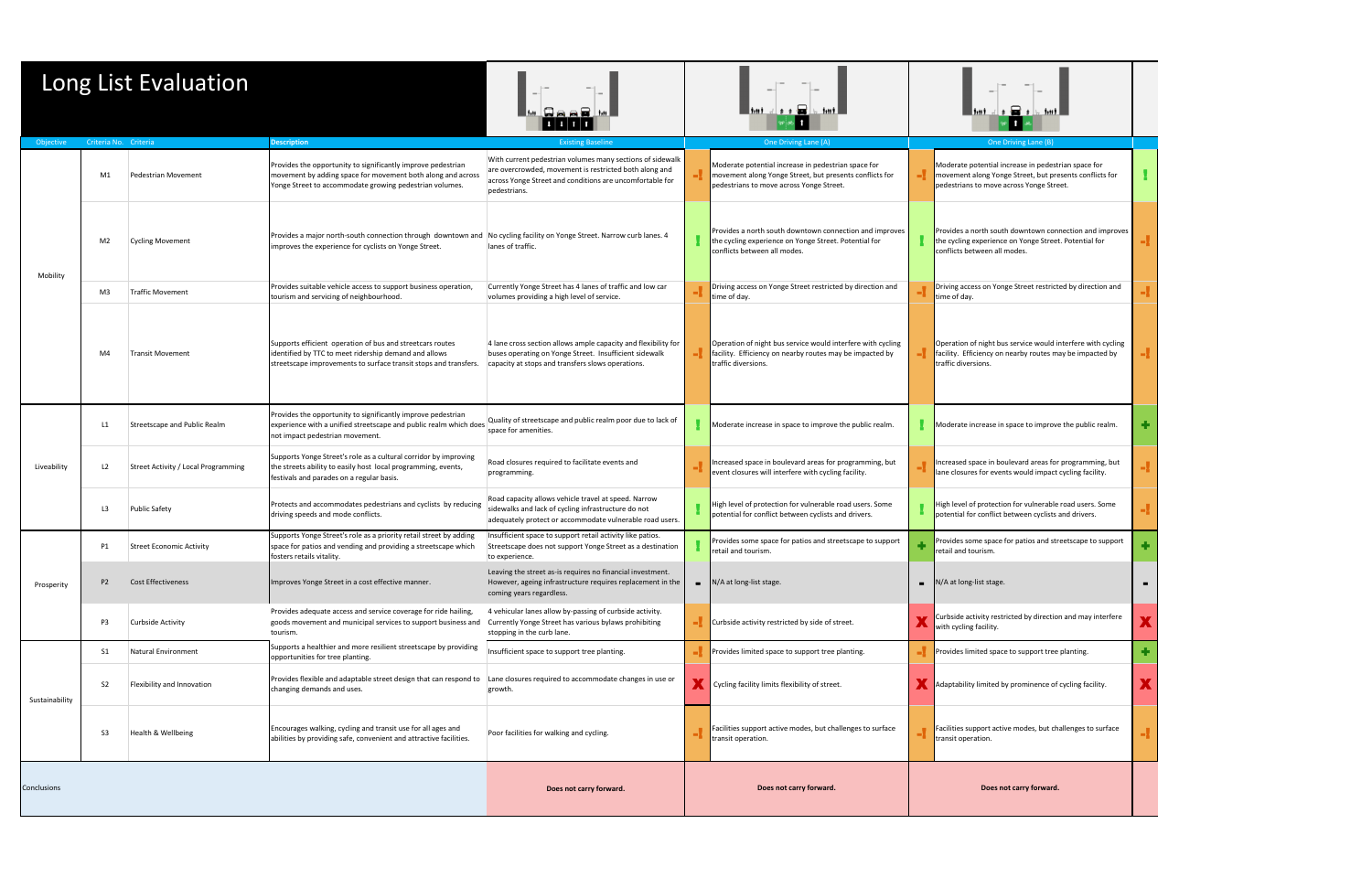| Long List Evaluation |                       |                                            |                                                                                                                                                               |                                                                                                                                                                                                      |                                                                                                                                                                                                                           |                                                           |                                                                                                                                                                                           |  |  |
|----------------------|-----------------------|--------------------------------------------|---------------------------------------------------------------------------------------------------------------------------------------------------------------|------------------------------------------------------------------------------------------------------------------------------------------------------------------------------------------------------|---------------------------------------------------------------------------------------------------------------------------------------------------------------------------------------------------------------------------|-----------------------------------------------------------|-------------------------------------------------------------------------------------------------------------------------------------------------------------------------------------------|--|--|
| Objective            | Criteria No. Criteria |                                            | One Driving Lane (C)                                                                                                                                          |                                                                                                                                                                                                      | One Driving Lane (D)                                                                                                                                                                                                      |                                                           | One Driving Lane (E)                                                                                                                                                                      |  |  |
|                      | M1                    | Pedestrian Movement                        | Significant potential increase in space for pedestrian<br>movement along Yonge Street, but presents conflicts for<br>pedestrians to move across Yonge Street. |                                                                                                                                                                                                      | Significant potential increase in space for pedestrian<br>movement along Yonge Street, but presents conflicts for<br>pedestrians to move across Yonge Street.                                                             |                                                           | Significant potential increase in space for pedestrian<br>movement along Yonge Street, but presents conflicts for<br>pedestrians to move across Yonge Street.                             |  |  |
| Mobility             | M <sub>2</sub>        | <b>Cycling Movement</b>                    | Moderate improvement to cycling experience on Yonge<br>Street due to one-way cycle facility and lower traffic<br>volume/speed in opposite direction.          | North-south connection provided on parallel street.<br>Moderate improvement to cycling experience on Yonge<br>-1<br>Street due to lower traffic volume/speeds. One-way travel<br>limits convenience. |                                                                                                                                                                                                                           |                                                           | North-south connection provided on University Avenue.<br>Moderate improvement to cycling experience on Yonge due<br>to lower traffic volume/speeds. One-way travel limits<br>convenience. |  |  |
|                      | M3                    | <b>Traffic Movement</b>                    | Driving access on Yonge Street restricted by direction and<br>time of day.                                                                                    |                                                                                                                                                                                                      | Driving access on Yonge Street restricted by direction.                                                                                                                                                                   |                                                           | Driving access on Yonge Street restricted by direction and<br>time of day.                                                                                                                |  |  |
|                      | M4                    | <b>Transit Movement</b>                    | Operation of night bus service would interfere with cycling<br>facility. Efficiency on nearby routes may be impacted by<br>traffic diversions.                |                                                                                                                                                                                                      | Accommodates night bus service on Yonge Street. Daytime<br>bus service can be maintained in 1 direction. Efficiency on<br>nearby routes may be impacted by traffic diversions.<br>Opportunity to improve transfer points. |                                                           | Does not accommodate two way night bus service on Yonge<br>Street. Efficiency on nearby routes may be impacted from<br>traffic diversions.                                                |  |  |
|                      | L1                    | Streetscape and Public Realm               | Significant space to improve the public realm.                                                                                                                |                                                                                                                                                                                                      | Moderate increase in space to improve the public realm.                                                                                                                                                                   | ÷.                                                        | Significant space to improve the public realm.                                                                                                                                            |  |  |
| Liveability          | L2                    | <b>Street Activity / Local Programming</b> | Increased space in boulevard areas for programming, but<br>lane closures for events would impact cycling facility.                                            |                                                                                                                                                                                                      | Increased opportunity in boulevard areas to accommodate<br>programming and events with lane closures.                                                                                                                     |                                                           | Inability to accommodate events major events due to<br>narrow central space.                                                                                                              |  |  |
|                      | L <sub>3</sub>        | <b>Public Safety</b>                       | High level of protection for pedestrians with modest<br>improvements for cycling.                                                                             |                                                                                                                                                                                                      | High level of protection for pedestrians on Yonge Street.<br>High level of protection for cyclists on alternate street.<br>Traffic calmed on Yonge Street.                                                                |                                                           | High level of protection for pedestrians on Yonge. High level<br>of protection for cyclist on alternate street. Traffic calmed<br>on Yonge Street.                                        |  |  |
|                      | P1                    | <b>Street Economic Activity</b>            | Provides significant space for patios and streetscape to<br>support retail and tourism.                                                                       |                                                                                                                                                                                                      | Provides significant space for patios and streetscape to<br>support retail and tourism.                                                                                                                                   |                                                           | Provides significant space for patios and streetscape to<br>support retail and tourism.                                                                                                   |  |  |
| Prosperity           | P <sub>2</sub>        | <b>Cost Effectiveness</b>                  | N/A at long-list stage.                                                                                                                                       | $\blacksquare$                                                                                                                                                                                       | N/A at long-list stage.                                                                                                                                                                                                   | $\blacksquare$                                            | N/A at long-list stage.                                                                                                                                                                   |  |  |
|                      | P3                    | Curbside Activity                          | Curbside activity restricted by side of street.                                                                                                               |                                                                                                                                                                                                      | Supports significant opportunity for curbside activity in one<br>direction.                                                                                                                                               |                                                           | Curbside activity restricted by time of day.                                                                                                                                              |  |  |
|                      | S1                    | Natural Environment                        | Provides significant space to support tree planting.                                                                                                          |                                                                                                                                                                                                      | Provides significant space to support tree planting.                                                                                                                                                                      |                                                           | Provides significant space to support tree planting.                                                                                                                                      |  |  |
| Sustainability       | S <sub>2</sub>        | Flexibility and Innovation                 | Adaptability limited by prominence of cycling facility.                                                                                                       |                                                                                                                                                                                                      | High degree of flexibility for changes in use and future<br>growth.                                                                                                                                                       | Little room for flexibility due to narrow single lane.    |                                                                                                                                                                                           |  |  |
|                      | S <sub>3</sub>        | Health & Wellbeing                         | Facilities support active modes, but challenges to surface<br>transit operation.                                                                              | mprovements support active modes and transit usage and a<br>reduction in motor vehicle volume and speed.<br>operation.                                                                               |                                                                                                                                                                                                                           | Active modes supported, but challenges to surface transit |                                                                                                                                                                                           |  |  |
| Conclusions          |                       |                                            | Does not carry forward.                                                                                                                                       | Carries forward.                                                                                                                                                                                     |                                                                                                                                                                                                                           |                                                           | Does not carry forward.                                                                                                                                                                   |  |  |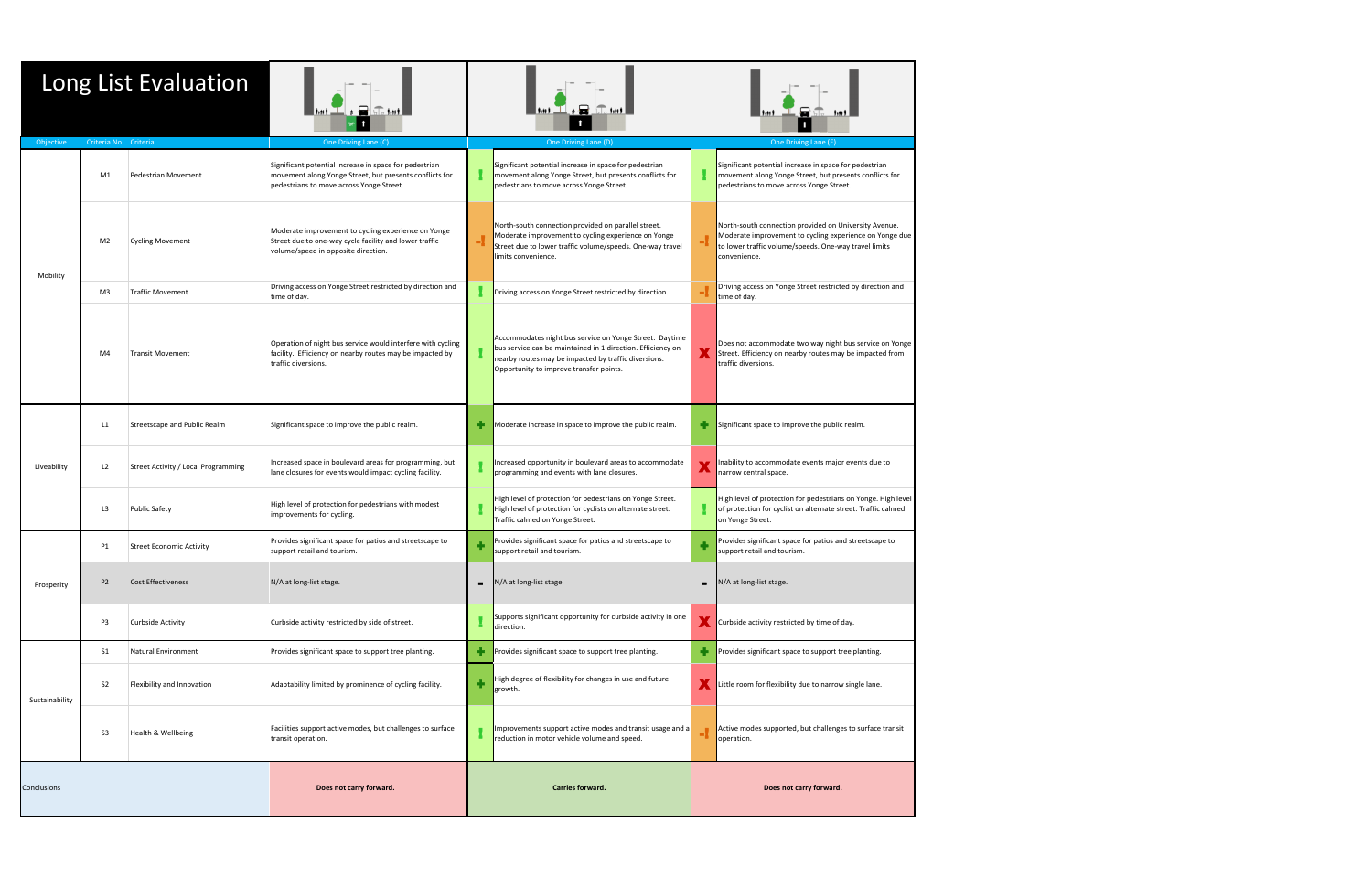| Long List Evaluation |                       | <b>Banglin</b>                      |                                                                                                                                                                                        | <u> ad + +   101</u>   <br>$\mathbf{1}$ 1                                                                                                                                                       |                |                                                                                                                                                                                                                   |  |                                                                                                                                                  |  |
|----------------------|-----------------------|-------------------------------------|----------------------------------------------------------------------------------------------------------------------------------------------------------------------------------------|-------------------------------------------------------------------------------------------------------------------------------------------------------------------------------------------------|----------------|-------------------------------------------------------------------------------------------------------------------------------------------------------------------------------------------------------------------|--|--------------------------------------------------------------------------------------------------------------------------------------------------|--|
| Objective            | Criteria No. Criteria |                                     | <b>Description</b>                                                                                                                                                                     | <b>Existing Baseline</b>                                                                                                                                                                        |                | Two Driving Lanes (A)                                                                                                                                                                                             |  | Two Driving Lanes (B)                                                                                                                            |  |
|                      | M1                    | Pedestrian Movement                 | Provides the opportunity to significantly improve pedestrian<br>movement by adding space for movement both along and across<br>Yonge Street to accommodate growing pedestrian volumes. | With current pedestrian volumes many sections of sidewalk<br>are overcrowded, movement is restricted both along and<br>across Yonge Street and conditions are uncomfortable for<br>pedestrians. |                | Little improvement to support pedestrian movement.                                                                                                                                                                |  | Little improvement to support pedestrian movement.                                                                                               |  |
| Mobility             | M <sub>2</sub>        | <b>Cycling Movement</b>             | Provides a major north-south connection through downtown and   No cycling facility on Yonge Street. Narrow curb lanes. 4<br>improves the experience for cyclists on Yonge Street.      | lanes of traffic.                                                                                                                                                                               |                | Provides a north south downtown connection and improves<br>the cycling experience on Yonge Street. Potential for<br>conflicts between all modes.                                                                  |  | Provides a north south downtown connection and improves<br>the cycling experience on Yonge Street. Potential for<br>conflicts between all modes. |  |
|                      | M3                    | <b>Traffic Movement</b>             | Provides suitable vehicle access to support business operation,<br>tourism and servicing of neighbourhood.                                                                             | Currently Yonge Street has 4 lanes of traffic and low car<br>volumes providing a high level of service.                                                                                         |                | Driving access maintained with 2 lanes.                                                                                                                                                                           |  | Driving access maintained with 2 lanes.                                                                                                          |  |
|                      | M4                    | <b>Transit Movement</b>             | Supports efficient operation of bus and streetcars routes<br>identified by TTC to meet ridership demand and allows<br>streetscape improvements to surface transit stops and transfers. | 4 lane cross section allows ample capacity and flexibility for<br>buses operating on Yonge Street. Insufficient sidewalk<br>capacity at stops and transfers slows operations.                   |                | Slightly wider sidewalks may enable some improved access<br>to subway entrances and interchange with east-west routes<br>by reducing crowding. Surface transit (97 Bus, 302 Night<br>Bus) can remain on Yonge St. |  | Bus service can be maintained but may impact cycling<br>facility and traffic movement.                                                           |  |
|                      | L1                    | Streetscape and Public Realm        | Provides the opportunity to significantly improve pedestrian<br>experience with a unified streetscape and public realm which does<br>not impact pedestrian movement.                   | Quality of streetscape and public realm poor due to lack of<br>space for amenities.                                                                                                             |                | No significant change to public realm                                                                                                                                                                             |  | No significant change to public realm                                                                                                            |  |
| Liveability          | L <sub>2</sub>        | Street Activity / Local Programming | Supports Yonge Street's role as a cultural corridor by improving<br>the streets ability to easily host local programming, events,<br>festivals and parades on a regular basis.         | Road closures required to facilitate events and<br>programming.                                                                                                                                 |                | No increase in boulevard space for programming and lane<br>closures for events would impact cycling facility.                                                                                                     |  | No increase in boulevard space for programming and cycling<br>facility limits flexibility for event closures.                                    |  |
|                      | L3                    | <b>Public Safety</b>                | Protects and accommodates pedestrians and cyclists by reducing<br>driving speeds and mode conflicts.                                                                                   | Road capacity allows vehicle travel at speed. Narrow<br>sidewalks and lack of cycling infrastructure do not<br>adequately protect or accommodate vulnerable road users.                         |                | No change in protection and accommodation for<br>pedestrians.                                                                                                                                                     |  | No change in protection and accommodation for<br>pedestrians.                                                                                    |  |
|                      | P1                    | Street Economic Activity            | Supports Yonge Street's role as a priority retail street by adding<br>space for patios and vending and providing a streetscape which<br>fosters retails vitality.                      | Insufficient space to support retail activity like patios.<br>Streetscape does not support Yonge Street as a destination<br>to experience.                                                      |                | Does not provide additional space for patios or streetscape<br>improvements to support retail and tourism.                                                                                                        |  | Does not provide additional space for patios or streetscape<br>improvements to support retail and tourism.                                       |  |
| Prosperity           | P <sub>2</sub>        | <b>Cost Effectiveness</b>           | Improves Yonge Street in a cost effective manner.                                                                                                                                      | Leaving the street as-is requires no financial investment.<br>However, ageing infrastructure requires replacement in the<br>coming years regardless.                                            | $\blacksquare$ | N/A at long-list stage.                                                                                                                                                                                           |  | $\blacksquare$ N/A at long-list stage.                                                                                                           |  |
|                      | P3                    | Curbside Activity                   | Provides adequate access and service coverage for ride hailing,<br>goods movement and municipal services to support business and<br>tourism.                                           | 4 vehicular lanes allow by-passing of curbside activity.<br>Currently Yonge Street has various bylaws prohibiting<br>stopping in the curb lane.                                                 |                | Curbside activity restricted by side of street and placement<br>of laybys or by time of day.                                                                                                                      |  | Curbside activity restricted by time of day.                                                                                                     |  |
|                      | S <sub>1</sub>        | Natural Environment                 | Supports a healthier and more resilient streetscape by providing<br>opportunities for tree planting.                                                                                   | Insufficient space to support tree planting.                                                                                                                                                    |                | Insufficient space to support tree planting.                                                                                                                                                                      |  | Insufficient space to support tree planting.                                                                                                     |  |
| Sustainability       | S <sub>2</sub>        | Flexibility and Innovation          | Provides flexible and adaptable street design that can respond to Lane closures required to accommodate changes in use or<br>changing demands and uses.                                | growth.                                                                                                                                                                                         |                | Adaptability limited by prominence of cycling facility.                                                                                                                                                           |  | Adaptability limited by prominence of cycling facility.                                                                                          |  |
|                      | S <sub>3</sub>        | Health & Wellbeing                  | Encourages walking, cycling and transit use for all ages and<br>abilities by providing safe, convenient and attractive facilities.                                                     | Poor facilities for walking and cycling.                                                                                                                                                        |                | No improvement for highest volume active mode (walking).                                                                                                                                                          |  | No improvement for highest volume active mode (walking).                                                                                         |  |
| Conclusions          |                       |                                     |                                                                                                                                                                                        | Does not carry forward.                                                                                                                                                                         |                | Does not carry forward.                                                                                                                                                                                           |  | Does not carry forward.                                                                                                                          |  |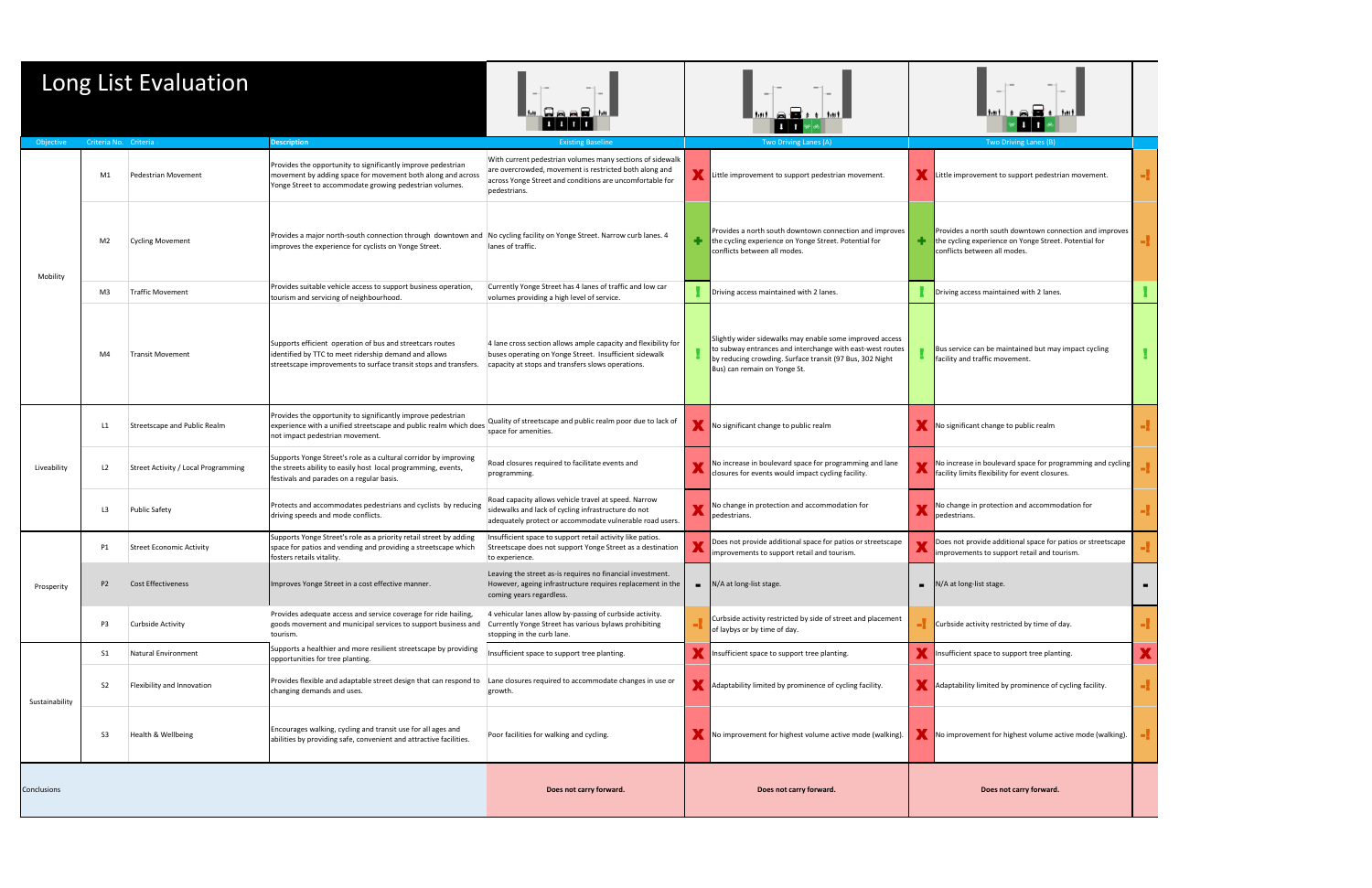| Long List Evaluation |                               |                                     |                                                                                                                                                                                           |                       |                                                                                                                                                                                     |  |  |  |  |
|----------------------|-------------------------------|-------------------------------------|-------------------------------------------------------------------------------------------------------------------------------------------------------------------------------------------|-----------------------|-------------------------------------------------------------------------------------------------------------------------------------------------------------------------------------|--|--|--|--|
| Objective            | Criteria No. Criteria         |                                     | Two Driving Lanes (C)                                                                                                                                                                     | Two Driving Lanes (D) |                                                                                                                                                                                     |  |  |  |  |
|                      | M1                            | <b>Pedestrian Movement</b>          | Moderate potential increase in pedestrian space for<br>movement along Yonge Street, but presents conflicts for<br>pedestrians to move across Yonge Street.                                |                       | Significant potential increase in space for pedestrian<br>movement along Yonge Street, but presents conflicts for<br>pedestrians to move across Yonge Street.                       |  |  |  |  |
| Mobility             | M <sub>2</sub>                | <b>Cycling Movement</b>             | North south connection also provided on parallel street.<br>Moderate improvement to cycling experience on Yonge due<br>lower traffic volume/speeds. One way travel limits<br>convenience. | 4                     | North south connection provided on parallel. Moderate<br>improvement to cycling experience on Yonge due lower<br>traffic volume/speeds. Potential for conflict with other<br>modes. |  |  |  |  |
|                      | M <sub>3</sub>                | <b>Traffic Movement</b>             | Driving access maintained with 2 lanes.                                                                                                                                                   |                       | Driving access maintained with 2 lanes.                                                                                                                                             |  |  |  |  |
|                      | M4<br><b>Transit Movement</b> |                                     | Bus service can be maintained but may impact cycling<br>facility and traffic movement. Significant opportunity to<br>improve transfer points.                                             |                       | Bus service can be maintained but may impact cycling<br>facility and traffic movement. Significant opportunity to<br>improve transfer points.                                       |  |  |  |  |
|                      | L1                            | Streetscape and Public Realm        | Little space to improve the public realm.                                                                                                                                                 |                       | Moderate increase in space to improve the public realm.                                                                                                                             |  |  |  |  |
| Liveability          | L2                            | Street Activity / Local Programming | Limited increase in boulevard space for programming and<br>cycling facility limits flexibility for events.                                                                                |                       | Significant increase in boulevard space for programming and<br>lane closures necessary for events.                                                                                  |  |  |  |  |
|                      | L3                            | <b>Public Safety</b>                | Limited change in protection and accommodation for<br>pedestrians with modest improvement for cycling.                                                                                    |                       | High level of protection for pedestrians on Yonge. High level<br>of protection for cyclists on alternate street. Traffic calmed<br>on Yonge Street.                                 |  |  |  |  |
|                      | P1                            | <b>Street Economic Activity</b>     | Little space for patios or streetscape improvements to<br>support retail and tourism.                                                                                                     |                       | Provides some space for patios and streetscape<br>improvements to support retail and tourism.                                                                                       |  |  |  |  |
| Prosperity           | P <sub>2</sub>                | <b>Cost Effectiveness</b>           | N/A at long-list stage.                                                                                                                                                                   | ٠                     | N/A at long-list stage.                                                                                                                                                             |  |  |  |  |
|                      | P <sub>3</sub>                | Curbside Activity                   | Curbside activity restricted by side of street and placement<br>of laybys or by time of day.                                                                                              |                       | Curbside activity restricted by placement of laybys or by<br>time of day.                                                                                                           |  |  |  |  |
|                      | S <sub>1</sub>                | Natural Environment                 | Insufficient space to support tree planting.                                                                                                                                              |                       | Provides some space to support tree planting.                                                                                                                                       |  |  |  |  |
| Sustainability       | S <sub>2</sub>                | Flexibility and Innovation          | Some ability to accommodate change in use or growth.<br>Changes in use would interfere cycling facilities.                                                                                | ٠                     | Good ability to support changes in use and growth.                                                                                                                                  |  |  |  |  |
|                      | S <sub>3</sub>                | Health & Wellbeing                  | Moderate improvements to promote active modes.                                                                                                                                            |                       | Improvements support active modes and transit usage.                                                                                                                                |  |  |  |  |
| Conclusions          |                               |                                     | Does not carry forward.                                                                                                                                                                   |                       | Carries forward.                                                                                                                                                                    |  |  |  |  |